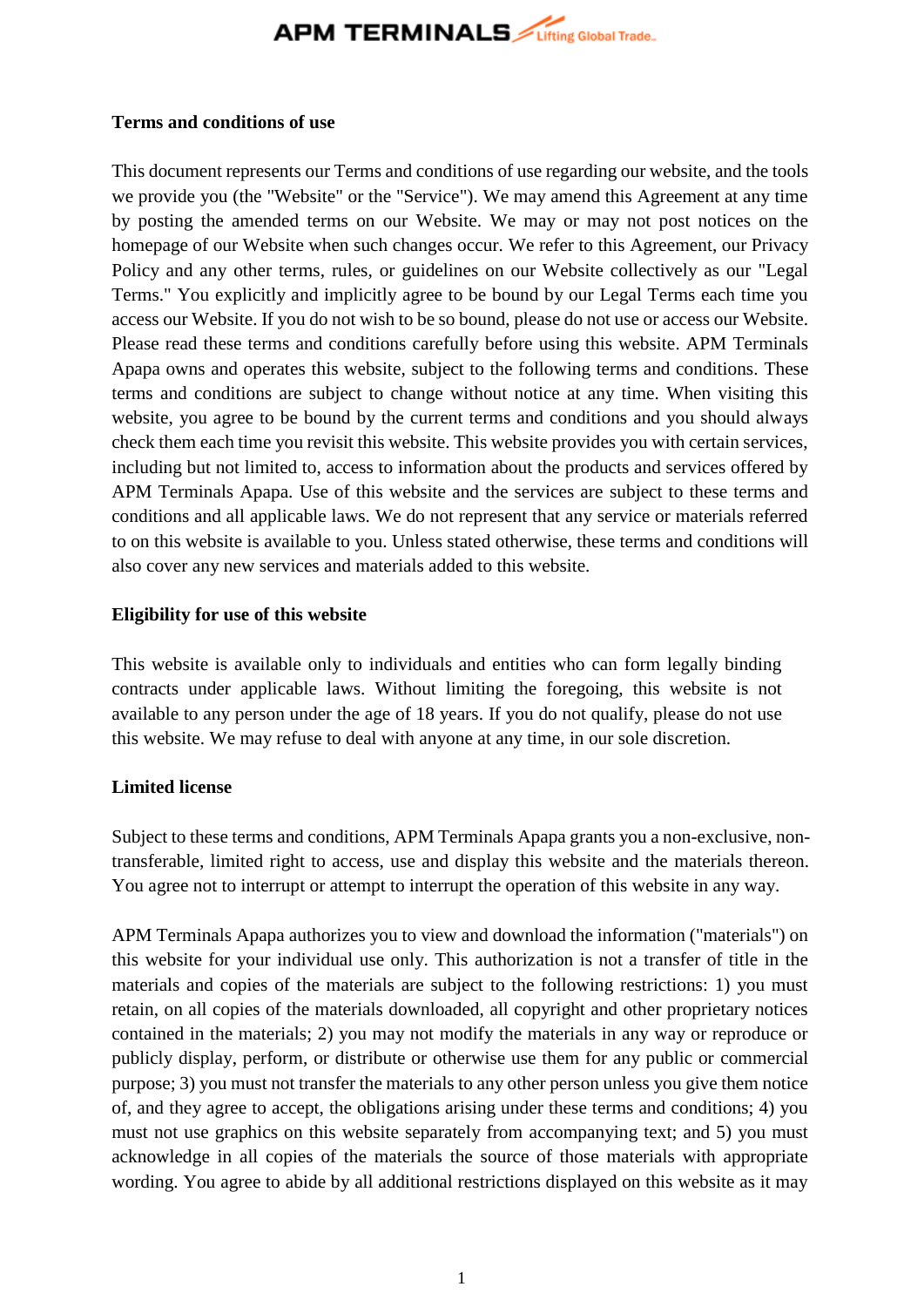

be updated from time to time. APM Terminals Apapa owns the copyright and any other rights in all materials on this website and other materials as indicated, and this website, including all of the materials, is copyrighted and protected by worldwide copyright laws and treaty provisions. You agree to comply with all worldwide copyright laws in your use of this website and to prevent any unauthorised copying of the materials. Except as expressly provided herein, APM Terminals Apapa does not grant any express or implied right to you under any patents, trademarks, copyrights or trade secret information.

### **Content Disclaimer**

You expressly understand and agree that: (1) your use of this website and the services and materials provided on this website is entirely at your sole risk, and (2) the materials may contain inaccuracies and typographical errors. APM Terminals Apapa do not warrant the accuracy or completeness of the materials or the reliability of any advice, opinion, statement or other information displayed or distributed through this website. You acknowledge that any reliance on the material or any opinion, advice, statement, memorandum, or information shall be at your sole risk.

APM Terminals Apapa reserves the right, in their sole discretion, to correct any errors or omissions in any portion of this website. We use reasonable efforts to provide you with accurate information. We reserve the right, however, to make corrections and/or changes should this information prove to be inaccurate. APM Terminals Apapa may make any other changes to this website, the materials and the products, programs, services or prices (if any) described in this website at any time without notice.

This website, the services, information and materials on this website as well as any software made available on this website, are provided on an "as is" basis. No express or implied guarantee or representation, endorsement or warranty of any type (including, but not limited to, warranties of merchantability, non-infringement, or fitness for any purpose) is given with respect to the accuracy, reliability or completeness of the information appearing on or provided in conjunction with this website. Some jurisdictions do not permit the exclusion of implied warranties. Therefore, some of the exclusions above may not apply to you.

### **Limitation of liability**

You understand and agree that APM Terminals Apapa will not be liable for any direct, indirect, incidental, special, consequential or exemplary damages, including, but not limited to, damages, costs or loss of products, use, data or other intangible losses, even if we have been advised of the possibilities of those damages, resulting from: (i) your use or inability to use this website, the services, or materials, or (ii) obtaining substitute products and/or services, or (iii) the use of any data,

Information, products or services obtained from transactions entered through this website, or (iv) any statement or conduct of any third party, or (v) any other matter related to this website,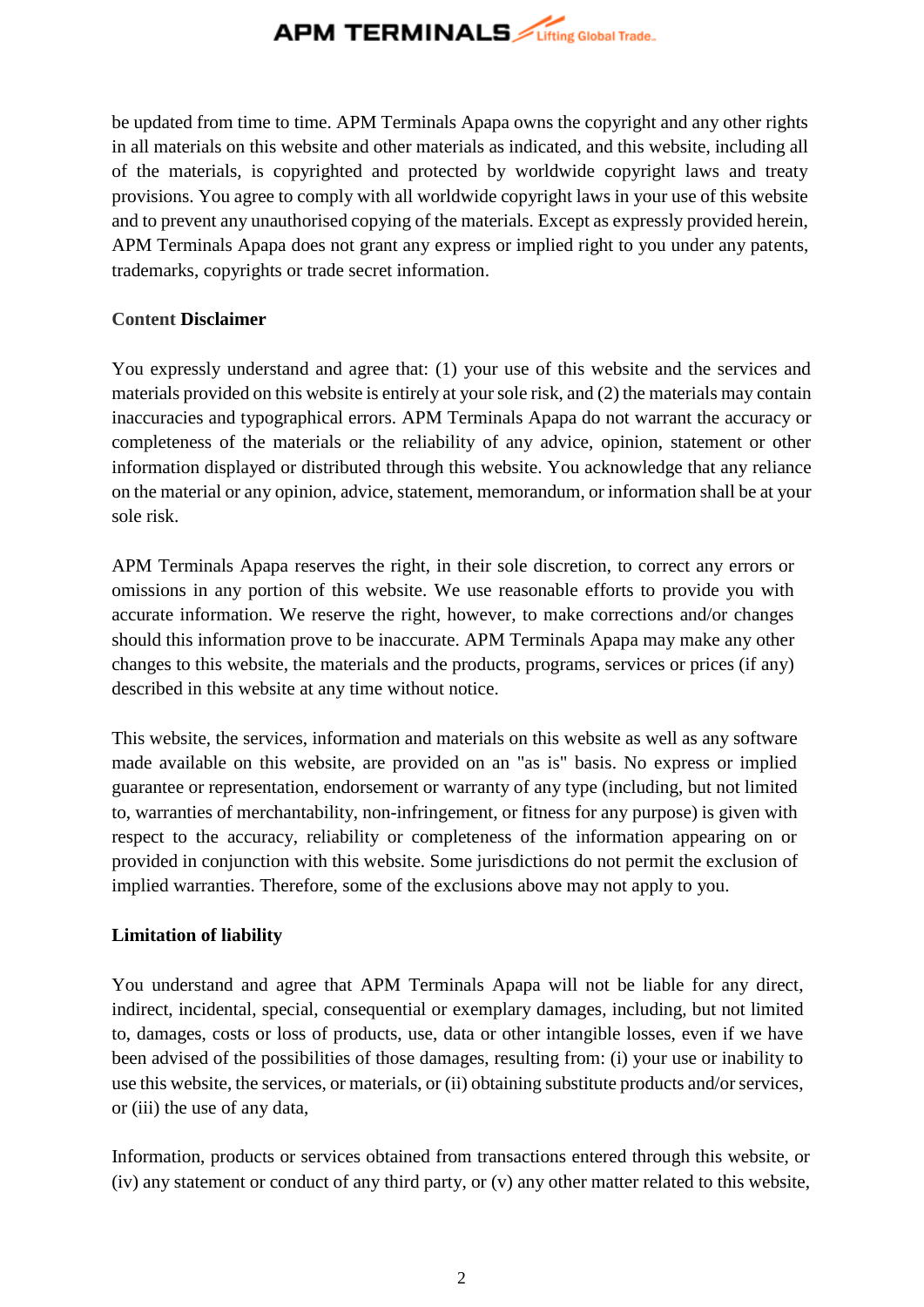## **APM TERMINALS** *Lifting Global Trade.*

the services or materials. Some jurisdictions do not permit the exclusion of certain warranties or the limitation or exclusion of liability for incidental or consequential damages, or the exclusion of liability for death or personal injury. Therefore, some of the limitations above may not apply to you.

## **Viruses**

There is always the possibility of unknowingly acquiring computer viruses on the internet and thus we want to warn you about infections or viral contamination on your system. It is your responsibility to scan any and all downloaded materials received from the internet. We exclude all liability, direct and indirect, for the use of this website and for all material downloaded from it which may cause damage to any property, including but not limited to, the loss of data or damage caused by a computer virus.

You, and not APM Terminals Apapa, agree to assume the entire cost of all necessary servicing, repair, or correction resulting from such virus or hazard.

## **Information provided by you**

In order to use certain services on this website, you may be required to first register with us. You agree to provide true, accurate and current information about yourself as prompted by the registration and application forms on this website. If any information you provide is untrue, inaccurate, incomplete or not current, or if APM Terminals Apapa has reasonable grounds to suspect that such information is untrue, inaccurate, incomplete or not current, APM Terminals Apapa in its sole discretion, has the right to suspend or terminate your access to this website. Further, you agree that APM Terminals Apapa will not be liable to you or any third party if APM Terminals Apapa terminates your access to this website, and the services or materials thereon, for any reason.

Except for the information submitted by you during the registration process or during the use of any other service offered through this website (the "permitted information"), we do not wish nor recommend that you submit any confidential or proprietary information to APM Terminals Apapa via this website. In accepting these terms of use and the terms of the online privacy policy, you agree that any information or materials that you or individuals acting on your behalf provide to APM Terminals Apapa other than the permitted information will not be considered confidential or proprietary. By providing any such information or materials to APM Terminals Apapa, you grant to APM Terminals Apapa an unrestricted, irrevocable, worldwide, royaltyfree license to use, reproduce, display, publicly perform, transmit, distribute and sub-license to others such information and materials, and you further agree that APM Terminals Apapa are free to use, and allow others to use, any ideas, concepts or know-how that you or individuals acting on your behalf provide to APM Terminals Apapa. You further recognise that we do not wish nor recommend that you, and you warrant that you shall not, provide any information or materials to APM Terminals Apapa that is defamatory, threatening, obscene, harassing, or